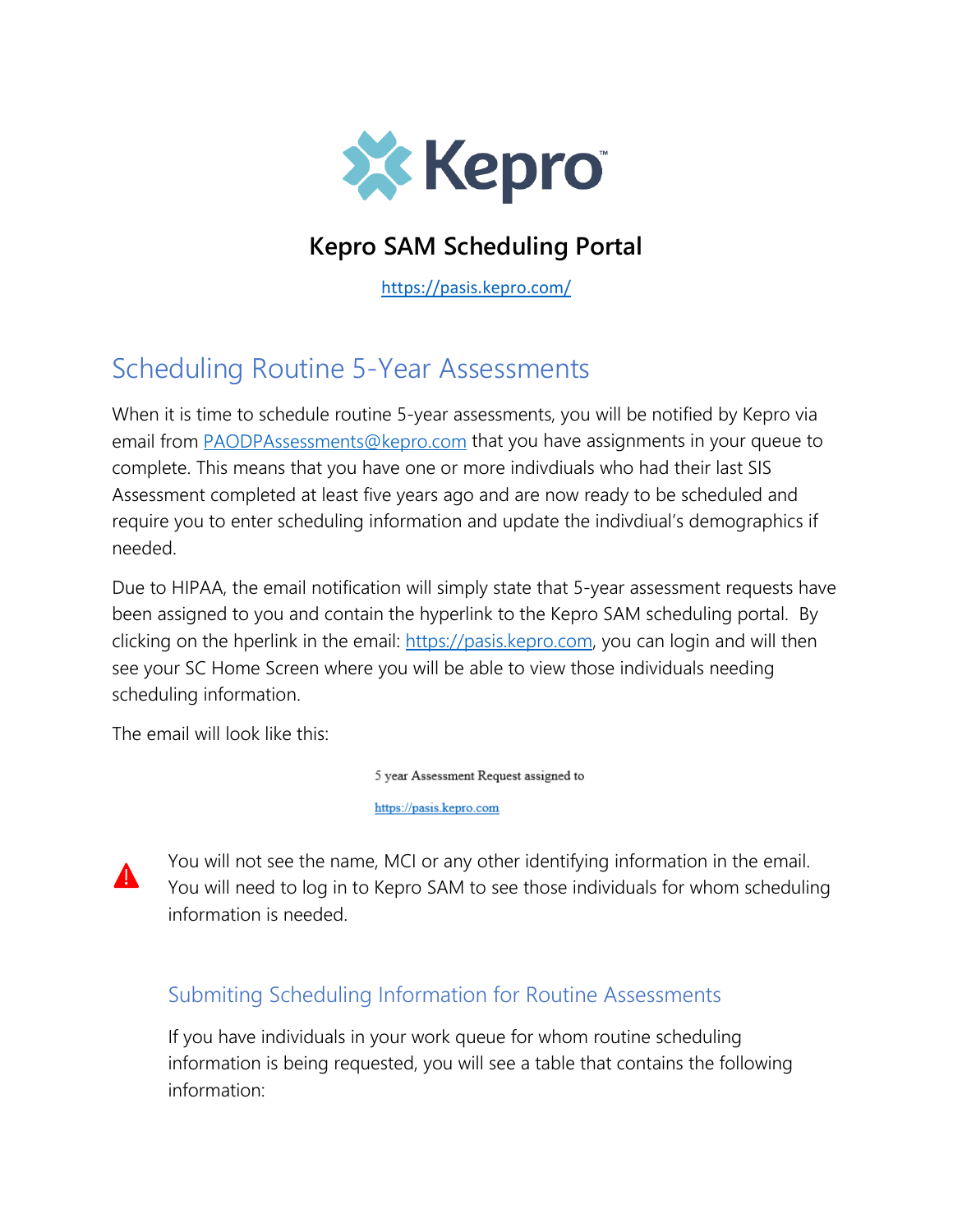In the Request ID column, next to the indivdual's MCI and name you will see a blue number that is a hyperlink. Click on that number to open the individual's record. The individual's record will look like this but with demographic information prepopluated.

♦ Date of Last SIS

 $\div$  DOB

 $\div$  Status

Interpreter?  $\qquad$   $\qquad$  County  $\qquad$  Request Type

 $\frac{1}{2}$  west ID  $\frac{1}{2}$   $\div$  MCI #

 $\div$  Name

| <b>Consumer Information</b>                                                                    |                              |                                             |               |                            | <b>COLLAPSE ALL</b> |  |  |
|------------------------------------------------------------------------------------------------|------------------------------|---------------------------------------------|---------------|----------------------------|---------------------|--|--|
| MCI #                                                                                          | <b>SEARCH</b>                | REASON FOR EXPEDITED *                      |               |                            |                     |  |  |
|                                                                                                |                              | Select One                                  | $\checkmark$  |                            |                     |  |  |
| FIRST NAME *                                                                                   | <b>MIDDLE</b>                | LAST NAME *                                 | DATE OF BIRTH |                            |                     |  |  |
|                                                                                                |                              |                                             | MM/DD/YYYY    | 曲                          |                     |  |  |
| ADDRESS <sub>1</sub> '                                                                         | ADDRESS 2                    | CITY *                                      |               |                            |                     |  |  |
|                                                                                                |                              |                                             |               |                            |                     |  |  |
| COUNTRY *                                                                                      | STATE/PROVINCE *             | <b>REGISTERED COUNTY *</b>                  |               | COUNTY OF RESIDENCE *      | POSTAL CODE *       |  |  |
| <b>United States</b><br>$\check{~}$                                                            | Pennsylvania<br>$\checkmark$ | Select One                                  | $\checkmark$  | Select One<br>$\checkmark$ |                     |  |  |
| PHONE *                                                                                        | <b>EMAIL</b>                 | IF YES, LANGUAGE *<br>INTERPRETER NEEDED? * |               |                            |                     |  |  |
|                                                                                                |                              | O Yes O No                                  |               |                            |                     |  |  |
| RECEIVING RESIDENTIAL SERVICES? * IF YES, PLEASE DESCRIBE. *                                   |                              |                                             |               |                            |                     |  |  |
| O Yes O No                                                                                     |                              |                                             |               |                            |                     |  |  |
|                                                                                                |                              |                                             |               |                            |                     |  |  |
|                                                                                                |                              |                                             |               |                            |                     |  |  |
| CONTACT NAME *                                                                                 | <b>CONTACT PHONE *</b>       | <b>CONTACT EMAIL</b>                        |               |                            |                     |  |  |
|                                                                                                |                              |                                             |               |                            |                     |  |  |
| Please review all fields in the Consumer Information section for accuracy prior to submission. |                              |                                             |               |                            |                     |  |  |

Once in the record, the demographic information for the indivdual will prepopulate. Verify that the information is correct and update if needed. All items with a red (\*) must be completed.

## NOTE: The information in this section of the record is for the individual. It is NOT the name of the SC or person to contact when scheduling the assessment.

In the Intepeter section of the record indicate whether or not an interpreter is needed by selecting "Yes" or "No." If yes, in the text box indicate the language needed, e.g., Spanish, ASL, Bengali, etc.

| INTERPRETER NEEDED? * IF YES, LANGUAGE * |  |
|------------------------------------------|--|
| O Yes O No                               |  |

Next move on to the Residential Services section of the record. Indicate whether or not the individual receives residentail services by selecting "Yes" or "No." If yes, enter the type of residential services in text box (agency name followed by group home, lifesharing, etc). Also add the residential contact person (Program Specialist is ideal) along with their contact phone number and email.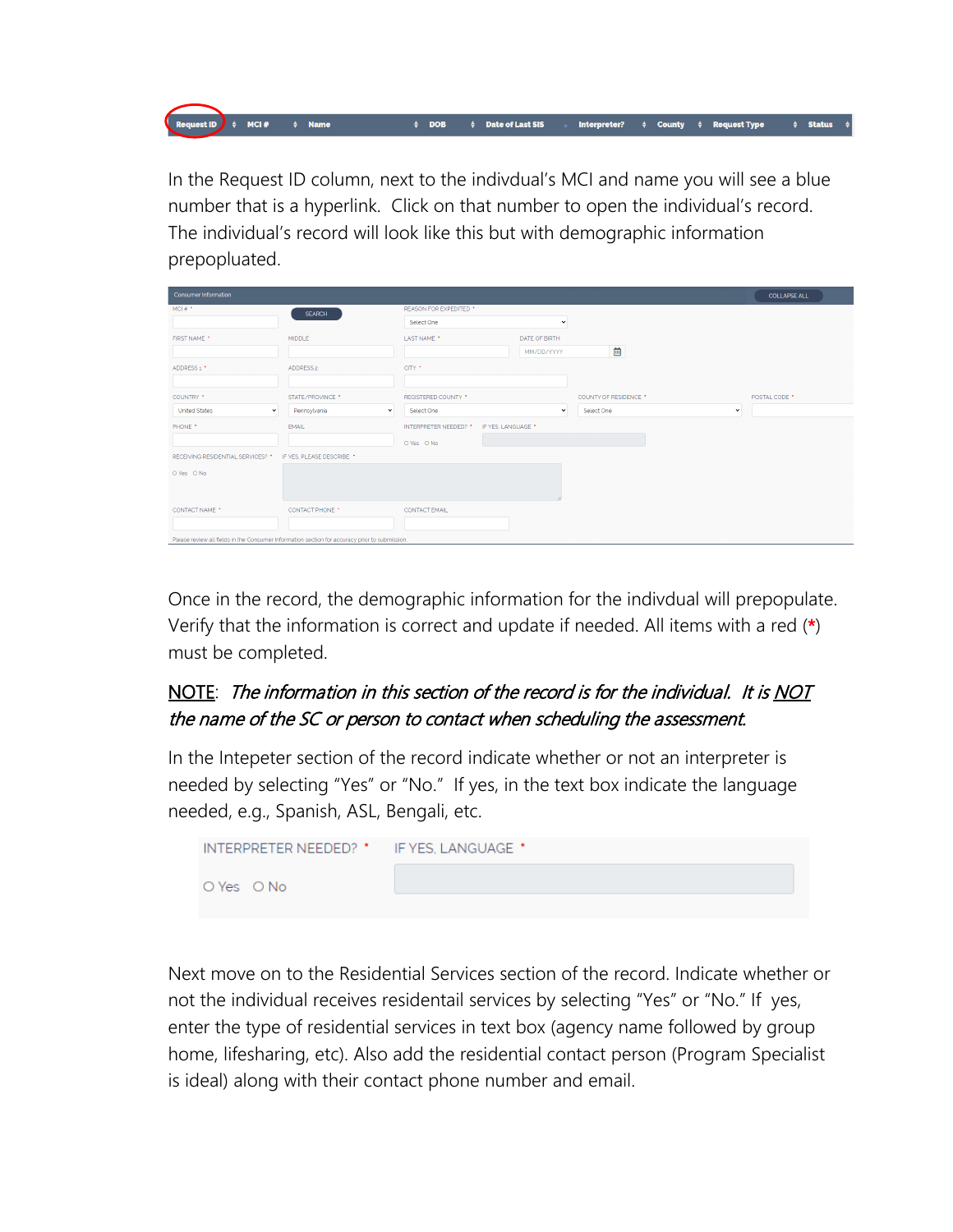| RECEIVING RESIDENTIAL SERVICES? * IF YES. PLEASE DESCRIBE. * |                        |                      |  |
|--------------------------------------------------------------|------------------------|----------------------|--|
| O Yes O No                                                   |                        |                      |  |
|                                                              |                        |                      |  |
| <b>CONTACT NAME *</b>                                        | <b>CONTACT PHONE *</b> | <b>CONTACT EMAIL</b> |  |
|                                                              |                        |                      |  |

Next is the Scheduling Information section of the record. In the best time for scheduling, please indicate a preferred time if needed. Currently, we are only completing remote assessments using Microsoft Teams, so a desired meeting location is not necessary.

The Special Notes section is a good place to list any special curcumstances that the scheduler and/or interviewer should be aware of when scheduling or at the time of the interview/ For example, if the individual could be upset if certain things are discussed during the assessment, it would be important to note that the assessor should talk with the SC prior to the interview. Other information that may be important to note is if an interpreter is needed, will he/she be required for the length of the interview, or only to meet the individual as this is helpful to know when arranging for interpreting services as well as who the interpreter is for (e.g., individual, parent, etc.)



You are now ready to proceed to Respondent Information where you can enter information for those respondents you wish to participate in the assessment. This is done by clicking on "Add Respondent" which will open fields in which the information can be entered.

| Respondent Information |                        |                                                                   |         |                |               |                |
|------------------------|------------------------|-------------------------------------------------------------------|---------|----------------|---------------|----------------|
| ADD RESPONDENT         | IA                     | Please include a minimum of two Respondents with your submission. |         |                |               |                |
| <b>FIRST NAME *</b>    | LAST NAME <sup>*</sup> | <b>EMAIL</b>                                                      | PHONE * | RELATIONSHIP * | <b>AGENCY</b> | <b>DELETE</b>  |
|                        |                        |                                                                   |         | Select One     | $\check{ }$   |                |
|                        |                        |                                                                   |         |                |               | <b>SULVIIT</b> |
|                        |                        | Figura 10: Decondent Information                                  |         |                |               |                |

*Figure 10: Respondent Information.*

All fields with a red (\*) must be completed.